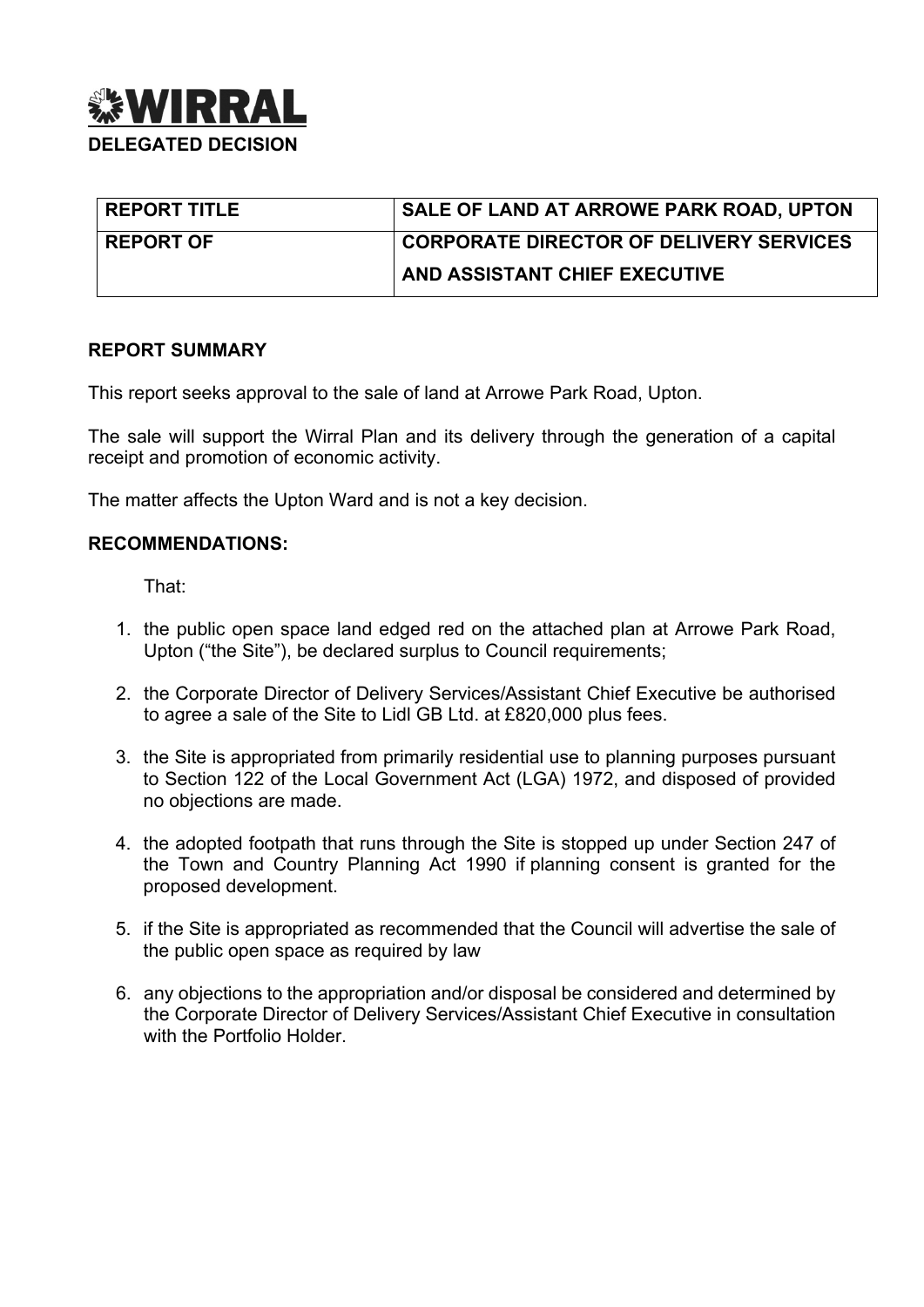## **SUPPORTING INFORMATION**

### **1.0 REASONS FOR RECOMMENDATIONS**

To facilitate the sale of land to the discount food operator, Lidl GB Ltd., to enable the Company to assemble a site for the development of a new supermarket and to generate a capital receipt.

### **2.0 OTHER OPTIONS CONSIDERED**

The land is currently inaccessible for development and comprises a wide grass verge fronting Arrowe Park Road at its junction with Ford Road which the Council maintains. In view of this, and the amount of the consideration on offer, no other options have been considered.

### **3.0 BACKGROUND INFORMATION**

- 3.1 The discount food operator, Lidl GB Ltd., is in the process of assembling a site at the junction of Arrowe Park Road and Ford Road, Upton, located opposite the Sainsbury's superstore.
- 3.2 The Company has agreed the purchase of the Fire Station and the two semi-detached houses adjoining which were originally occupied by fire station staff. These are shown shaded red and blue respectively on the attached plan.
- 3.3 In order to complete the land assembly exercise, the Company wish to acquire the Council's land shown edged red which is currently inaccessible for development comprising a wide grass verge extending to 0.3 Ha (0.75 acres), though the land is classified as primarily residential in the Unitary Development Plan.
- 3.4 Following negotiations, a sale price of £820,000 has been agreed subject to planning consent and satisfactory ground and site surveys. Should terms be approved, the Council will enter into a contract with Lidl GB Ltd. conditional on planning consent.
- 3.5 The Council land has an adopted footpath running through it which will need to be stopped up. Further, as it is open to public access, the land would be classed as Public Open Space as defined in the Planning Acts and, as such, its disposal will have to be advertised in the local press in accordance with the Local Government Act 1972. Authority is sought to enable the Corporate Director of Delivery Services/Assistant Chief Executive in consultation with the Portfolio Holder to consider any objections and determine the disposal.
- 3.6 The land in Council ownership is subject to general third-party rights in favour of Magenta Living which were imposed as standard clauses when the stock transfer of Council housing was completed on 2005. The site adjoins former Council houses and all such sites retained in Council ownership which bordered land transferred was burdened with rights in favour of Magenta.
- 3.7 Due to the need to over-ride these rights, the land will be appropriated from primarily residential use to planning purposes pursuant to Section 122 of the LGA 1972. Appropriation occurs where the Council holds land for one particular purpose and makes a declaration that it is going to hold the land for a different purpose. This will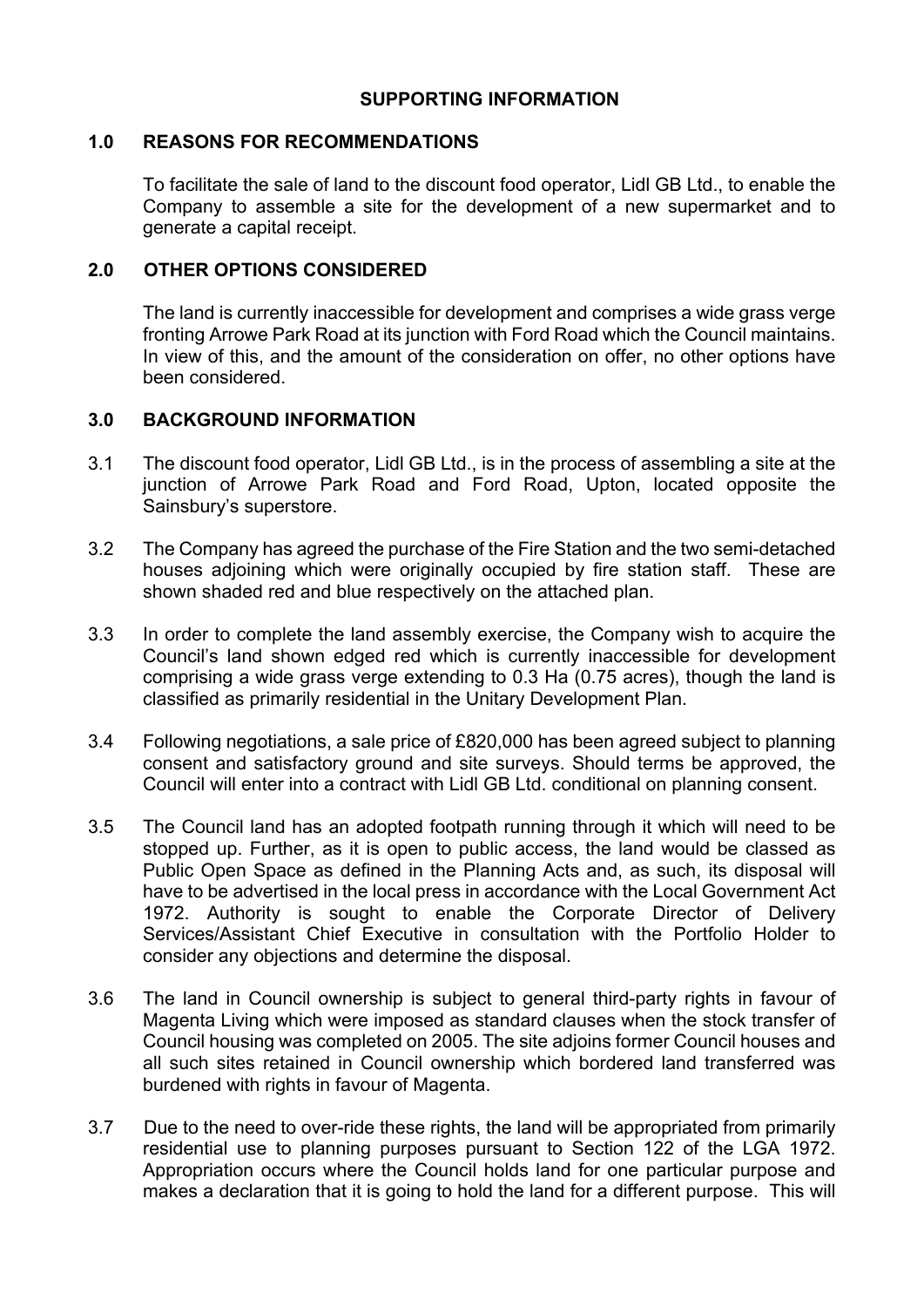facilitate its disposal for the proposed use in accordance with the provisions of Section 233 of the Town and Country Planning Act 1990 which indicates that "where any land has been acquired or appropriated by a local authority for planning purposes and is for the time being held by them for those purposes the authority may dispose of the land to such person, in such manner and subject to such conditions as appear to them to be expedient in order to secure the best use of that land". This may give rise to objections as the intention to appropriate has to be advertised in the local press. Authority is sought therefore to enable the Corporate Director of Delivery Services/Assistant Chief Executive in consultation with the Portfolio Holder to consider any objections and determine the appropriation.

3.8 The successful appropriation of the land may give rise to a claim for compensation from Magenta Living but the likelihood is considered to be remote as Magenta own no developable land in the vicinity. In any case, it has been agreed with Lidl GB Ltd. that the Company will indemnify the Council against any such claim.

### **4.0 FINANCIAL IMPLICATIONS**

- 4.1 The sale will generate a capital receipt of £820,000 plus fees.
- 4.2 The cost of maintaining the land will be saved.

## **5.0 LEGAL IMPLICATIONS**

- 5.1 The Council is obliged to obtain the best price reasonably obtainable under s 123 of the Local Government Act 1972. The provisionally negotiated price reflects the current proposal which combines the site with the other non-Council owned sites and is considered to be well in excess of its value in isolation and is therefore considered to be best price.
- 5.2 The sale and appropriation will be advertised by Public Notice and any objections will be considered by the Corporate Director of Delivery Services/Assistant Chief Executive in consultation with the Portfolio Holder who will then have the authority to consider any objections and determine the disposal and appropriation.

# **6.0 RESOURCE IMPLICATIONS: ICT, STAFFING AND ASSETS**

- 6.1 There are no IT or staffing implications arising from the disposal of this land.
- 6.2 The approach from Lidl GB Ltd. has created value from a hitherto landlocked and inaccessible site of nil value.

# **7.0 RELEVANT RISKS**

- 7.1 Failure to complete the deal will result in the potential loss of a windfall capital receipt of £820,000.
- 7.2 The successful appropriation of the land may give rise to a claim for compensation from Magenta Living but the likelihood is considered to be slight. In any case, it has been agreed with Lidl GB Ltd. that the Company will indemnify the Council against any such claim.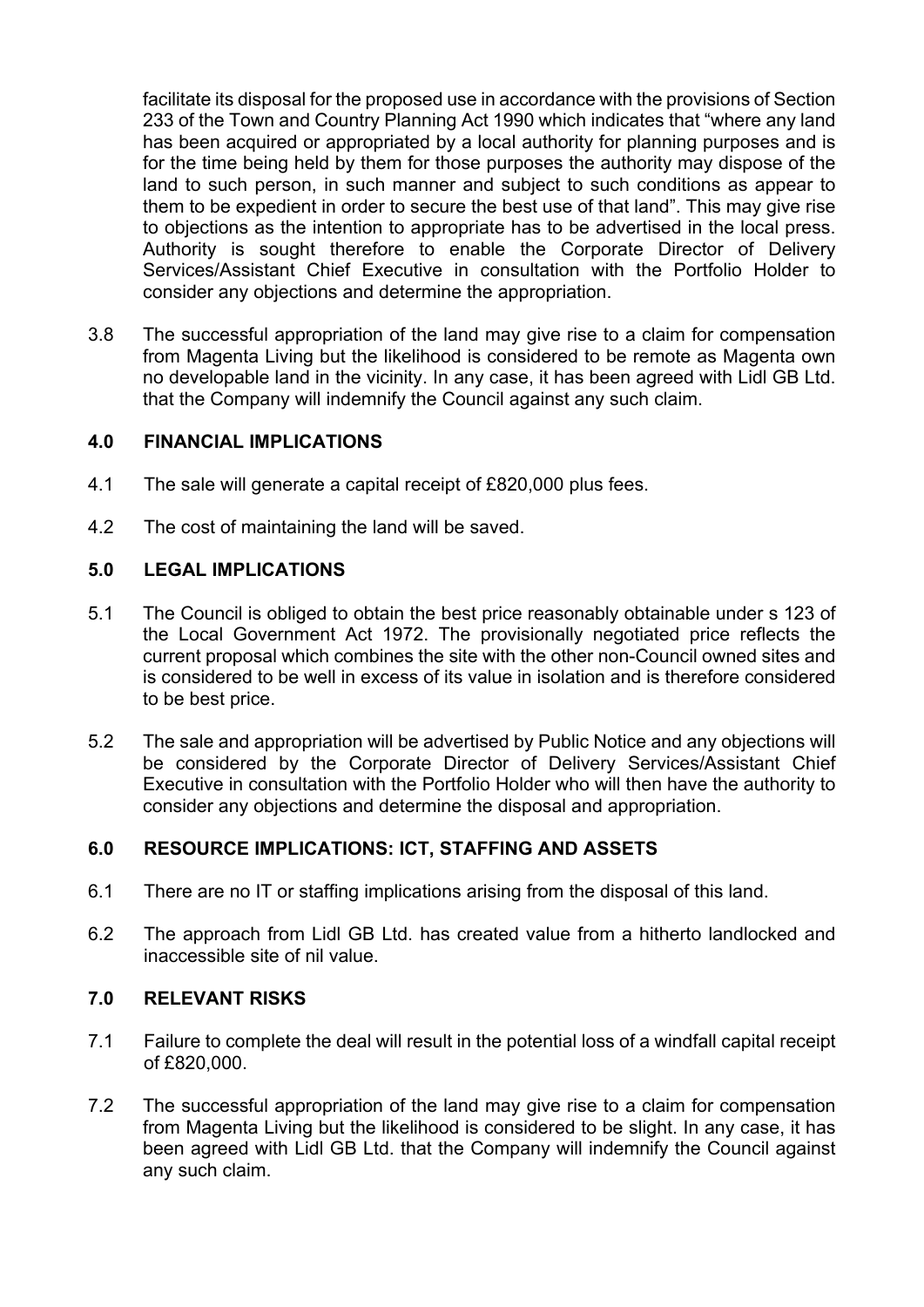## **8.0 ENGAGEMENT/CONSULTATION**

- 8.1 The sale and appropriation of the site will be advertised by way of Public Notice as required under the provisions of the Local Government Act 1972.
- 8.2 The sale is subject to planning consent and the public will be consulted as part of that process.

## **9.0 EQUALITY IMPLICATIONS**

9.1 Has the potential impact of your proposal been reviewed with regard to equality? No because there is no relevance to equality.

## **10.0 ENVIRONMENT AND CLIMATE IMPLICATIONS**

10.1 The legal transaction to sell the land of itself will have no environment or climate implications.

## **11.0 PLANNING IMPLICATIONS**

- 11.1 The site, which is a landscaped amenity buffer between housing, the fire station and the Upton by-pass, is designated as part of a Primarily Residential Area in the Council's Unitary Development Plan (UDP). The Council is currently completing a review of development options after public consultation in September 2018 on proposed allocations for housing, employment and mixed uses, including sites for potential further investigation in the Green Belt. The site's designation is unlikely to change in the emerging Local Plan, which will need to address the need for development up to 2035 before it can be adopted.
- 11.2 UDP Policy HS15 only permits small scale non-residential development that would not be: inappropriate to surrounding development, detrimental to the character of the area, and cause a nuisance in respect of noise, parking and deliveries. Any future proposal for retail development would need to be assessed against UDP Policies SH9 & SH10 and Policy CS29 in the Core Strategy Proposal Submission Draft (2012), which would implement the national sequential test for town centre uses. The protection to be given to existing trees and the impact on highway safety and traffic management issues in the locality would also need to be considered under the terms of UDP Policy GR7 and Policy TR9.

### **REPORT AUTHOR:** Tony Simpson Asset Manager telephone: 0151 666 3892 email: tonysimpson[@wirral.gov.uk](mailto:xxxxx@wirral.gov.uk)

### **APPENDICES**

Plan

### **BACKGROUND DOCUMENTS**